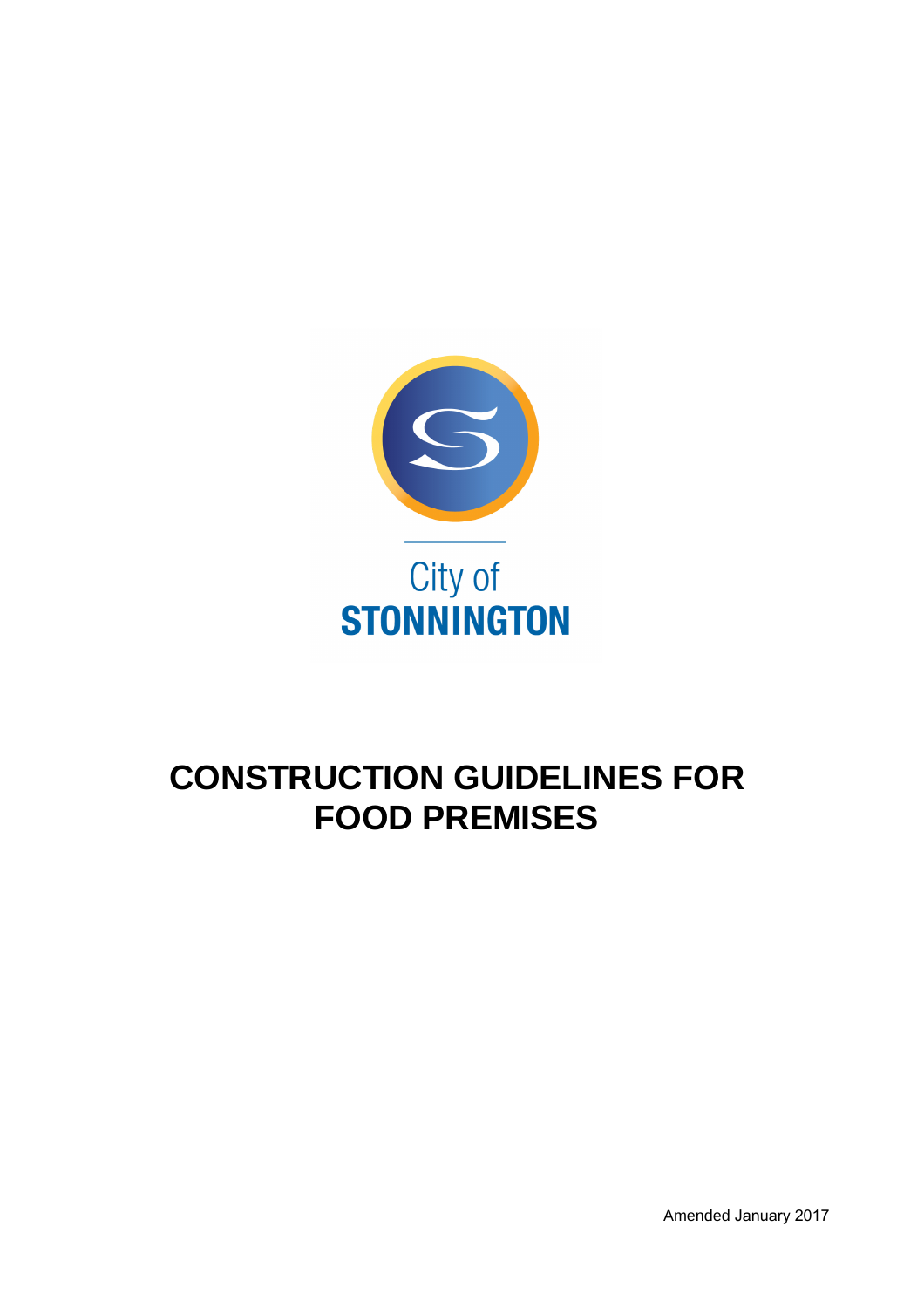City of Stonnington<br>Construction Guidelines for Food Premises

# **CONTENTS**

| 1.              | <b>GENERAL</b>           |  |
|-----------------|--------------------------|--|
| 2.              |                          |  |
| 3.              |                          |  |
| 4.              |                          |  |
| 5.              |                          |  |
| 6.              |                          |  |
| 7.              |                          |  |
| 8.              |                          |  |
| 9.              | <b>DRAINAGE</b>          |  |
| 10.             |                          |  |
| 11.             |                          |  |
| 12.             |                          |  |
| 13.             |                          |  |
| 14 <sub>1</sub> |                          |  |
| 15.             |                          |  |
| 16.             |                          |  |
| 17.             | <b>TOILET FACILITIES</b> |  |
| 18.             |                          |  |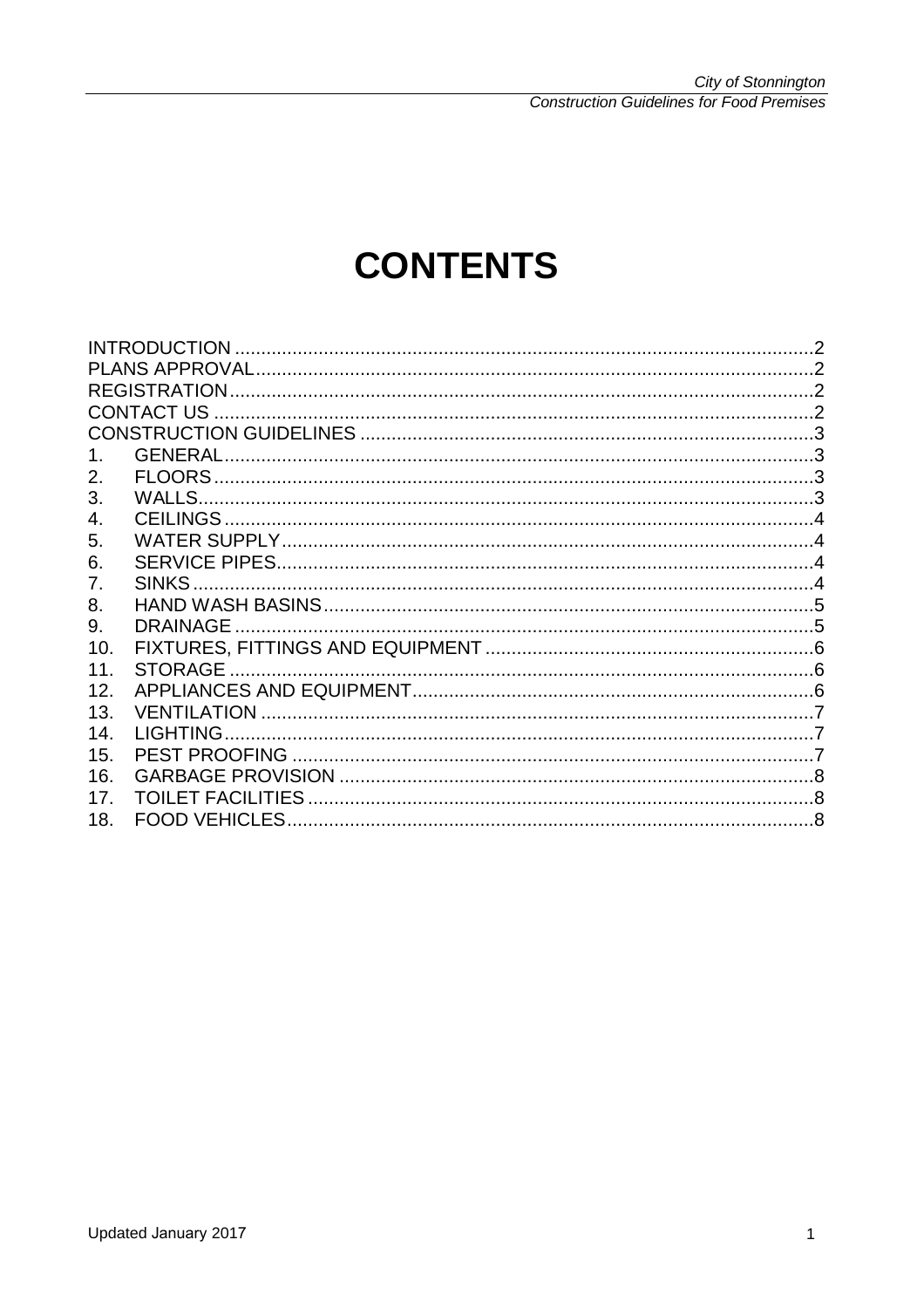#### **INTRODUCTION**

These Guidelines are based on Food Standards Australian and New Zealand (FSANZ), Safe Food Australia Standard 3.2.3 and The Australian Standard™ Design. Construction And Fit-Out of Food Premises AS 4674-2004, available at the Standards Australia website: www.standards.com.au/

The purpose of this guide is to provide general advice on the minimum standards required for food premises construction. Applicants are advised to consult the Food Standards Code and AS 4674-2004 for further information.

#### **PLANS APPROVAL**

Anyone wishing to construct a new food premises in the City of Stonnington must first obtain approval for the proposed premises design and fitout from Council's Environmental Health Unit prior to construction.

Two sets of draftsman standard plans, drawn to a scale of not less than 1:100 must be submitted to the Environmental Health Unit. These plans must show the premises layout, fixtures, fittings and equipment. A description of materials to be used for all surface finishes, walls, floors and bench tops must also be provided. Plans must be accompanied by an Application for Plan Approval form.

The applicant must also obtain relevant Statutory Planning and Building approval prior to submitting plans to the Environmental Health Unit.

#### **REGISTRATION**

Any person operating a food business must register the premises with Council under the Food Act 1984. Registration must be renewed annually.

#### **CONTACT US**

Environmental Health Unit Malvern Town Hall 1251 High Street Malvern Victoria 3181 telephone: 03) 8290 3393 email: health@stonnington.vic.gov.au website: www.stonnington.vic.gov.au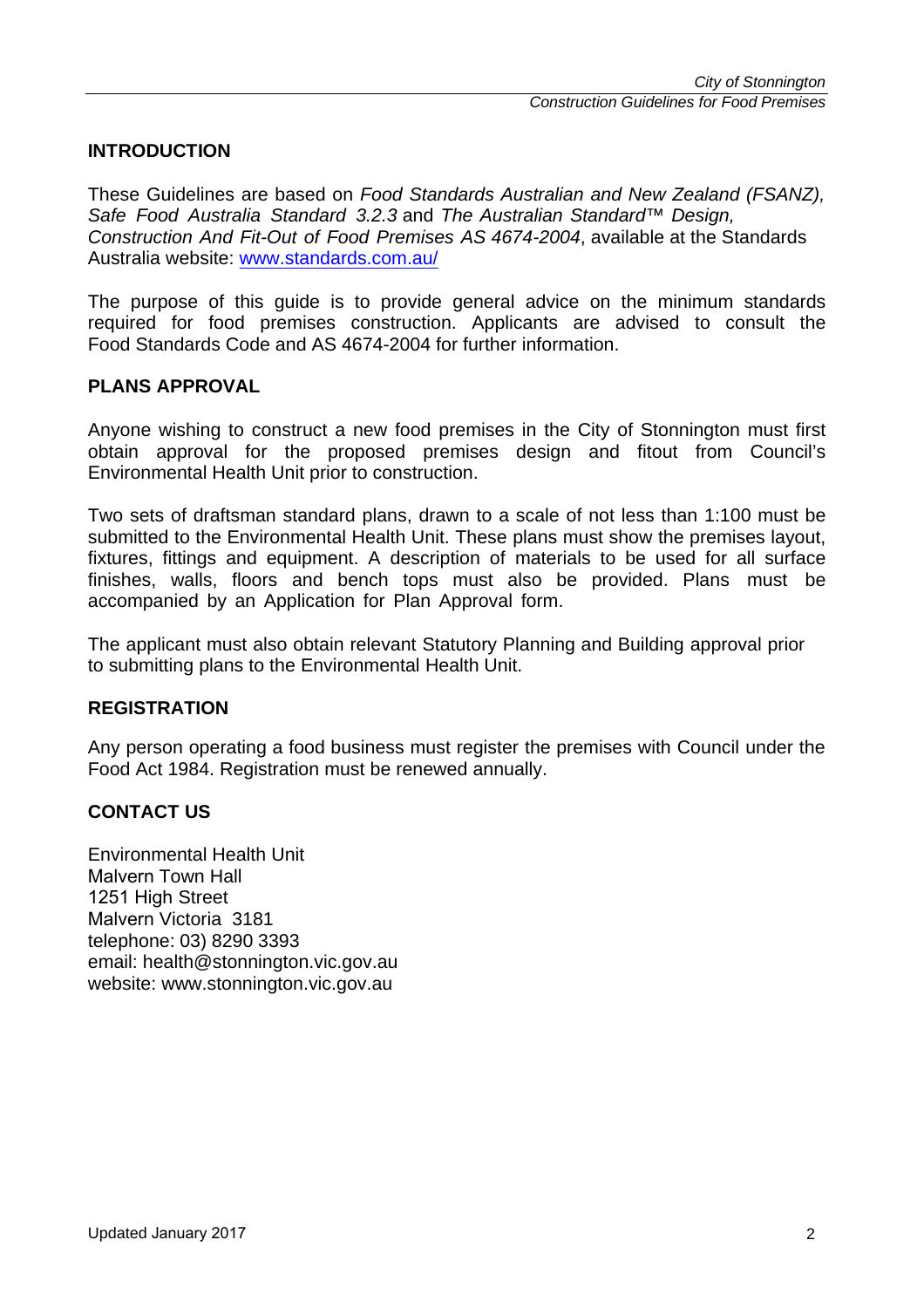#### **CONSTRUCTION GUIDELINES**

#### **1. GENERAL**

- 1.1. The construction and finishing of all surfaces and fittings must be completed to a professional standard.
- 1.2. The premises is to be designed and constructed so as to eliminate inaccessible spaces or any gaps cracks and crevices which hinder cleaning and provide harbourage for pests.
- 1.3. The premises is to be designed to avoid the use of skirting boards cornices, picture-rails or any other unnecessary sills or ledges which attract dust and hinder cleaning.
- 1.4. Grouting to any tiled areas must be brought up flush to the surface of the tile.

#### **2. FLOORS**

- 2.1. Floors in food preparation and storage areas must be smooth, durable and impervious to water, grease and oil, and capable of being effectively cleaned.
- 2.2. Coving at floor/wall junctions is required in wet areas and all food preparation areas.
- 2.3. Suitable finishes are:
	- polyvinyl sheeting with welded seams
	- sealed quarry tiles
	- ceramic tiles
	- epoxy resin
	- steel trowelled case hardened concrete
- 2.4. Floors to coolrooms and freezer rooms must be finished with coving and appropriate floor covering as for food preparation areas.

# **3. WALLS**

3.1. Walls in food preparation areas, wet areas and areas where unpackaged food is stored must be smooth, durable, impervious to water or grease and readily washable.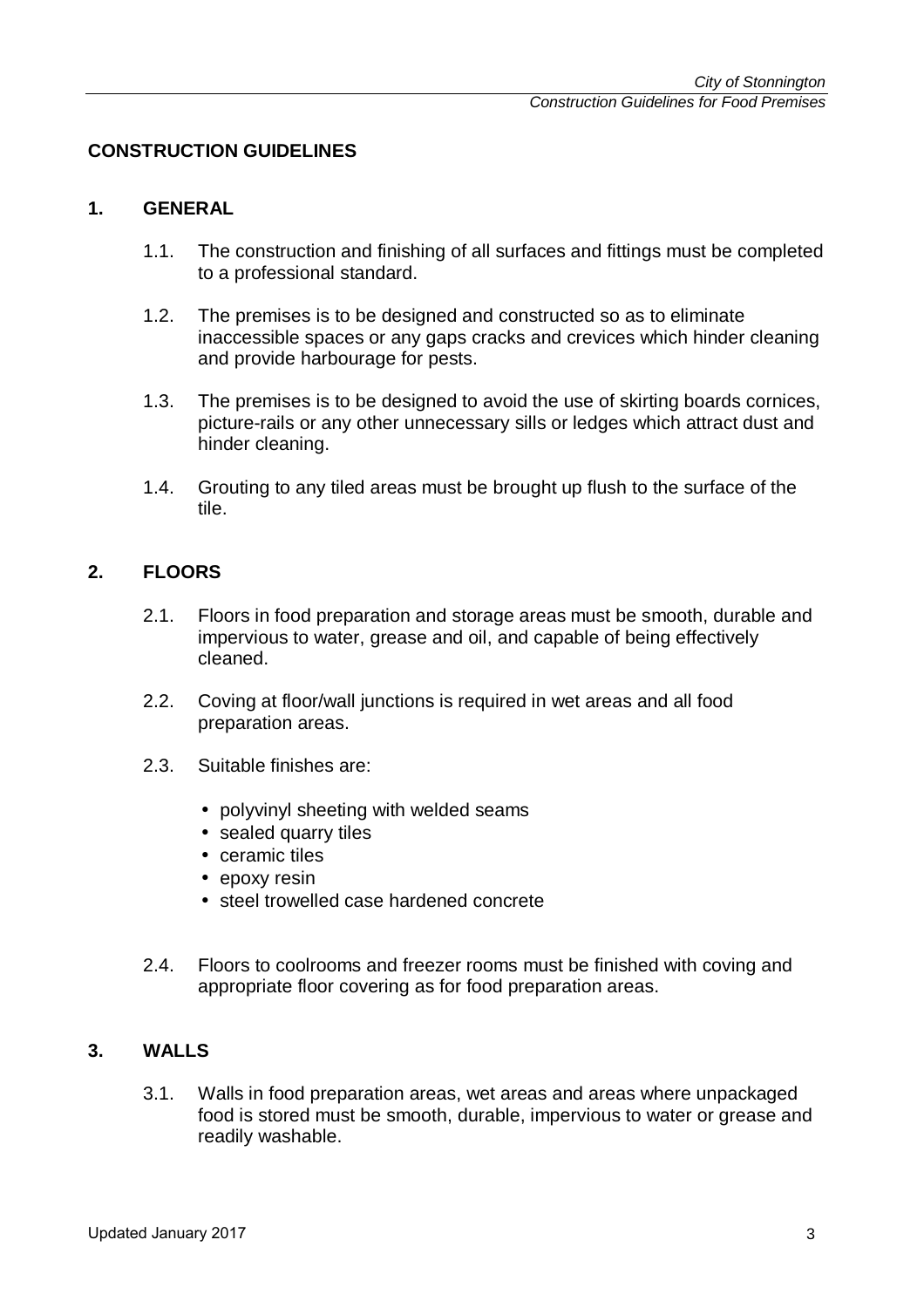- 3.2. Suitable finishes are:
	- ceramic tiles
	- stainless steel sheeting
	- smooth finished laminates
- 3.3. Other food storage areas must have finishes that are smooth, nonabsorbent and readily cleanable
- 3.4. Suitable finishes are:
- As for food preparation areas
- Smooth plaster or cement sheeting finished with a light coloured washable paint

#### **4. CEILINGS**

- 4.1. Ceilings in food preparation areas must be:
	- smooth and dust proof
	- finished with a light coloured, washable paint.
	- Acoustic tiles, or drop in panels are not acceptable

#### **5. WATER SUPPLY**

5.1. The hot and cold water systems must have sufficient capacity to cope with peak usage.

#### **6. SERVICE PIPES**

6.1. Service pipes, conduits and electrical wiring shall be concealed in floors, walls or ceilings or fixed on brackets so as to provide at least 25mm clearance between the pipe and adjacent vertical surface and 100mm between the pipe and adjacent horizontal surfaces.

#### **7. SINKS**

- 7.1. A double bowl sink must be provided, supplied with hot and cold water through a single outlet.
- 7.2. A dishwashing machine and/or glass washing machine may be required.
- 7.3. A food preparation sink may also be required depending on the nature and volume of the food prepared.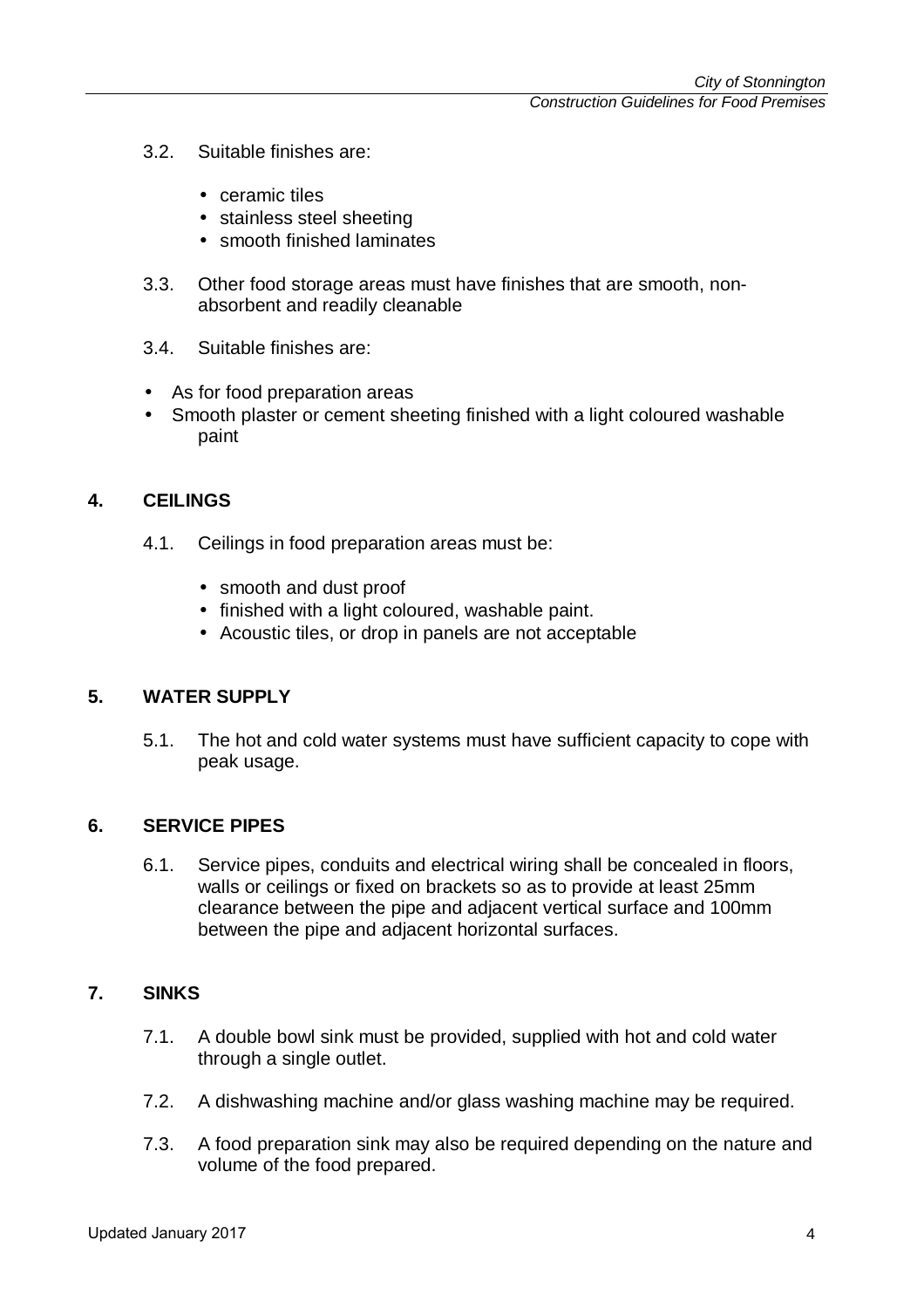7.4. A cleaners' sink will be required for the disposal of sullage water if a binwash is not provided.

# **8. HAND WASH BASINS**

- 8.1. A hand wash basin to be used exclusively for the purpose of washing hands, must be provided in the immediate vicinity (ie within 5m) of any food preparation area.
- 8.2. The hand wash basin must be supplied with hot and cold water through a single outlet, and controlled by means of a hands free device.
- 8.3. Suitable hands free devices are:
	- Foot pedal
	- Knee lever
	- Sensor pad or eye
- 8.4. In situations where only minimal food handling takes place, a push timer tap may be approved. Applicants should consult their area Environmental Health Officer (EHO) for further advice if this style of tap fitting is being considered.
- 8.5. Liquid soap and single use/disposable paper towels must be provided in the immediate vicinity of the hand wash basin.

#### **9. DRAINAGE**

- 9.1. All wastewater must be drained to the sewer
- 9.2. The relevant water authority may require a grease trap. The relevant authorities in Stonnington are:
	- West of Kooyong Road SouthEast Water www.southeastwater.com.au Telephone: 131 694
	- East of Kooyong Road Yarra Valley Water www.yvw.com.au Telephone: 1392837 or 131 721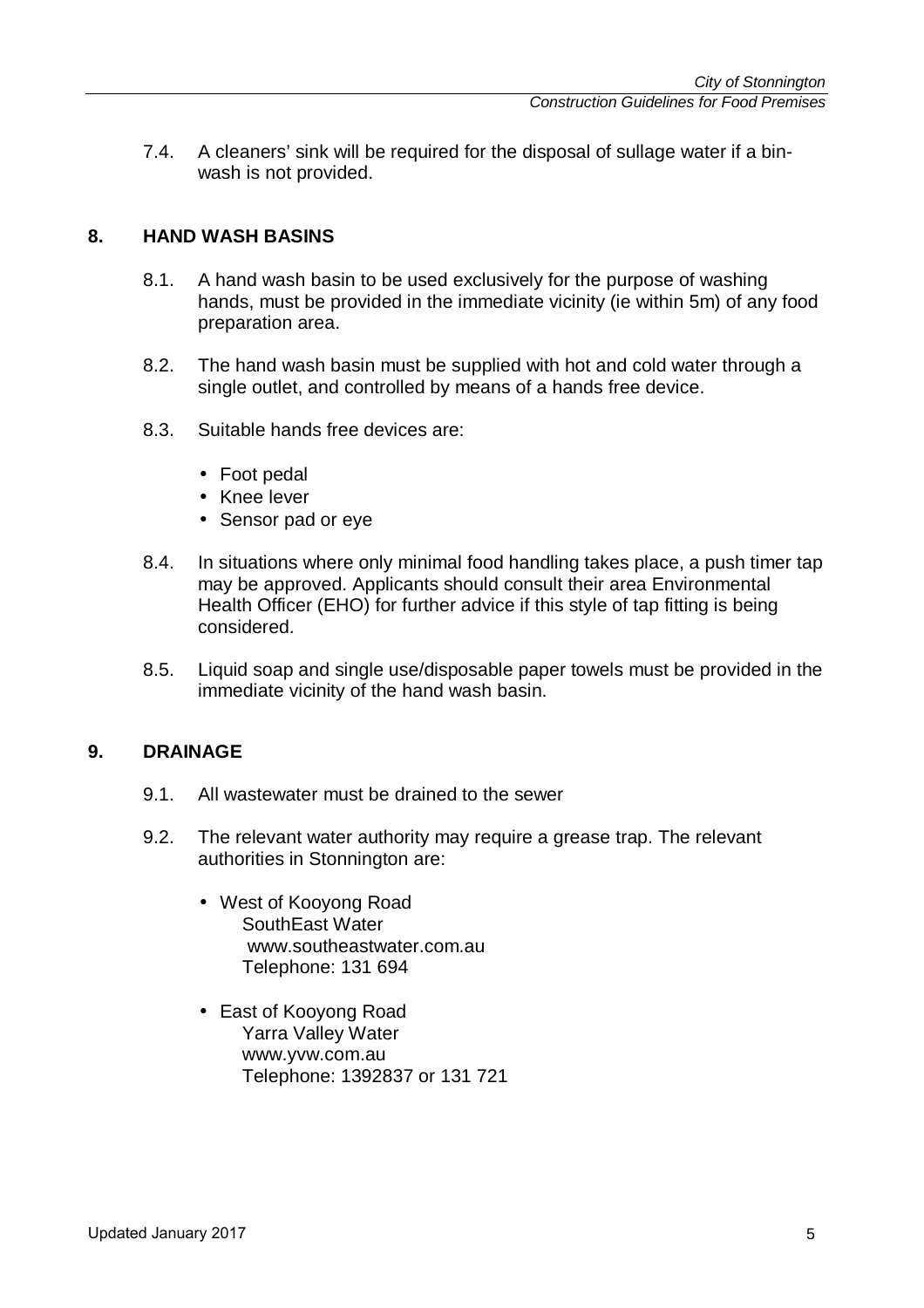# **10. FIXTURES, FITTINGS AND EQUIPMENT**

- 10.1. All tables, benches, shelves, trays, fittings or appliances used in the manufacture, preparation, package or storage of food must be constructed of smooth, impervious and durable materials, and finished to a professional standard.
- 10.2. Suitable materials are:
	- Powdercoated steel
	- Stainless steel
	- Rolled edge laminate

#### **11. STORAGE**

- 11.1. Adequate refrigerated storage space for the nature of the business must be provided.
- 11.2. A storage area adequate for the nature of the business must be provided for:
	- drygoods,
	- packaging and wrapping materials,
	- crockery and equipment
- 11.3. Storage area separate from food must be provided for:
	- Cleaning products and equipment
	- Staff clothing and personal items
	- Office supplies
	- Wastes

#### **12. APPLIANCES AND EQUIPMENT**

- 12.1. All appliances and equipment must be either on legs at least 150mm in height, or sealed to the floor on which it stands, or mounted on castors so as to be freely movable.
- 12.2. All appliances and equipment must be placed at least 150mm from any wall or any other pieces of equipment, to allow effective cleaning around that equipment, or else sealed to the adjacent walls or equipment to eliminate gaps.
- 12.3. LPG Gas cylinders cannot be used as an energy source for any fixed cooking equipment. LPG Gas cylinders should always be stored in a well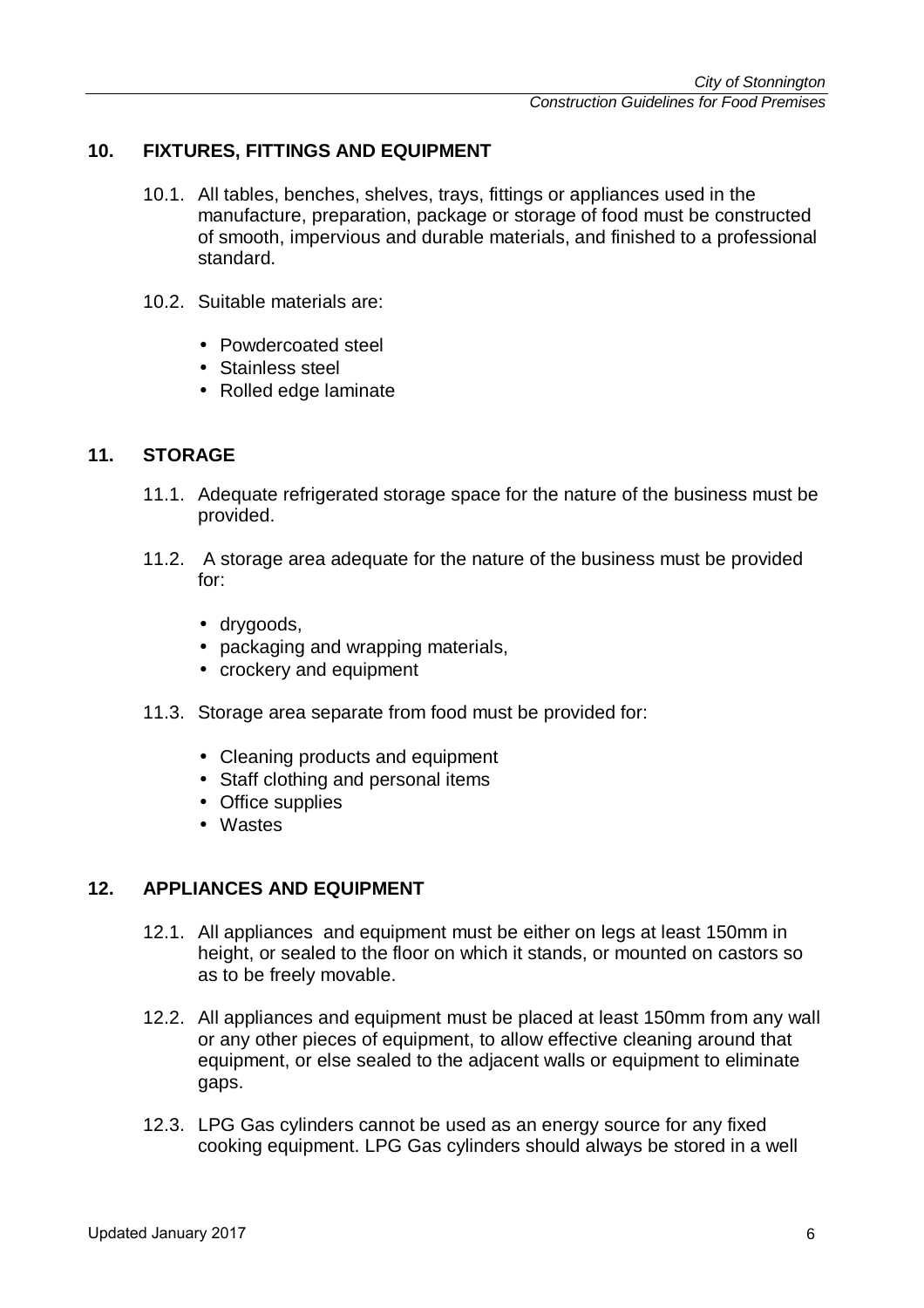ventilated area and preferably outdoors. For further information please contact Energy Safe Victoria: 1800652563

# **13. VENTILATION**

- 13.1. Adequate mechanical ventilation for the nature of the business must be provided.
- 13.2. A mechanical exhaust system that complies with Australian Standard 1668. The Use of Mechanical Ventilation and Air Conditioning in Buildings must be provided for all cooking equipment.
- 13.3. Exhaust hoods shall be provided with approved metal washable dry type grease filters in accordance with Appendix E of AS 1668.2 1991.
- 13.4. A mechanical exhaust system may also be required for commercial dishwashers.
- 13.5. Canopies are required to be "boxed in" to the ceiling, so that no ledges are present.

#### **14. LIGHTING**

- 14.1. Adequate natural or artificial light sufficient to carry the processes conducted must be provided to comply with Australian Standard 1680
- 14.2. Shatterproof diffuser covers or sleeves are required for all light fittings, to prevent contamination of foodstuffs in the event of breakage.

#### **15. PEST PROOFING**

- 15.1. Premises must be designed so as to prevent the entry and/or harborage of rodents, birds, animals and insects.
- 15.2. Gaps under doors and around service pipes are to be eliminated
- 15.3. Doorways must be provided with either:
	- A full door fitted with heavy duty self-closer
	- Air curtain
	- A self closing commercial flywire door
	- Heavy-duty plastic strips properly fitted. Strips shall be of a suitable thickness and must span the entire height and width of the doorway.